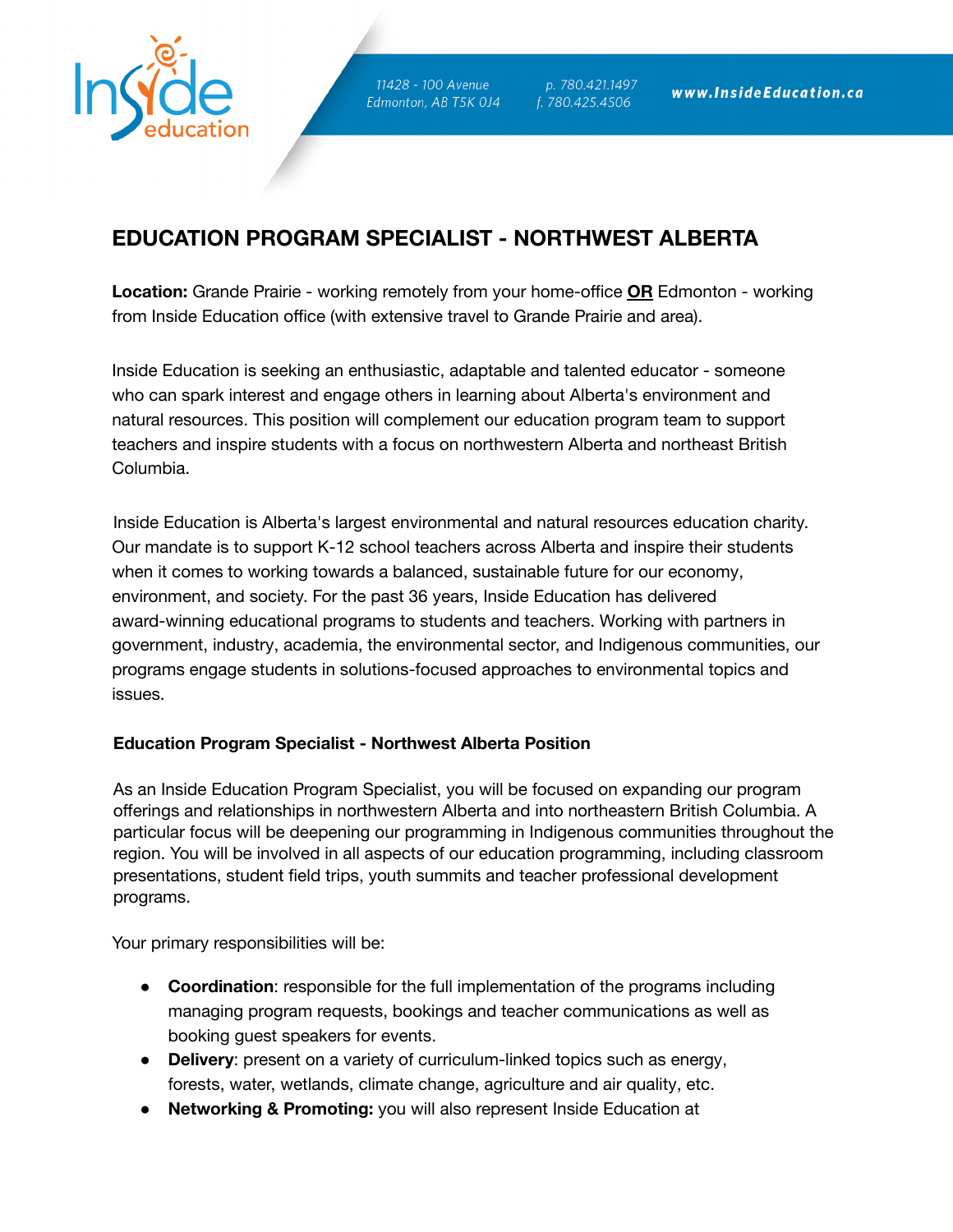

11428 - 100 Avenue Edmonton, AB T5K 0J4

p. 780.421.1497 f. 780.425.4506

stakeholder meetings, teachers conventions, and other special events local to the region.

- **Evaluation & Reporting:** assess and report on the success of education programs and maintain accurate program statistics.
- **Development**: collaborate with team members to develop and enhance our education programs to support overall goals & objectives.

**Note:** This position requires extensive travel. Inside Education will provide a travel allowance or rental car, and hotel accommodations and daily meal per diems when required. If you are based in Grande Prairie a personal vehicle is required.

# **Qualifications**

- A post-secondary degree in Education, Environmental Science, Outdoor Leadership, or an equivalent combination of education and experience.
- Experience leading groups, implementing and delivering education programs and working with young people.
- Proven ability to build and maintain relationships with external stakeholders including schools and partner organizations.
- A strong understanding of Alberta's natural resources and related issues and innovations.
- Ability to work outdoors in all weather conditions.
- Ability to work effectively in a highly collaborative team setting as well as in an independent, self-directed environment.
- You must be a safe, experienced driver with a clear abstract (vehicle not required unless based in Grande Prairie), travel on gravel roads, and to rural communities is required.
- Current Standard First Aid & CPR certificate (Level C). Additional safety training is an asset.
- Inside Education's COVID-19 policy requiring all staff to prove full vaccination.
- This position will be partially funded through employment grants; therefore, candidates must be between 21- 30 years of age by the position start date.
- Preference will be given to applicants located in the Grande Prairie area.

## **Terms & Compensation**

● This full-time, 10 month-term position will start on September 1, 2022 and be based out